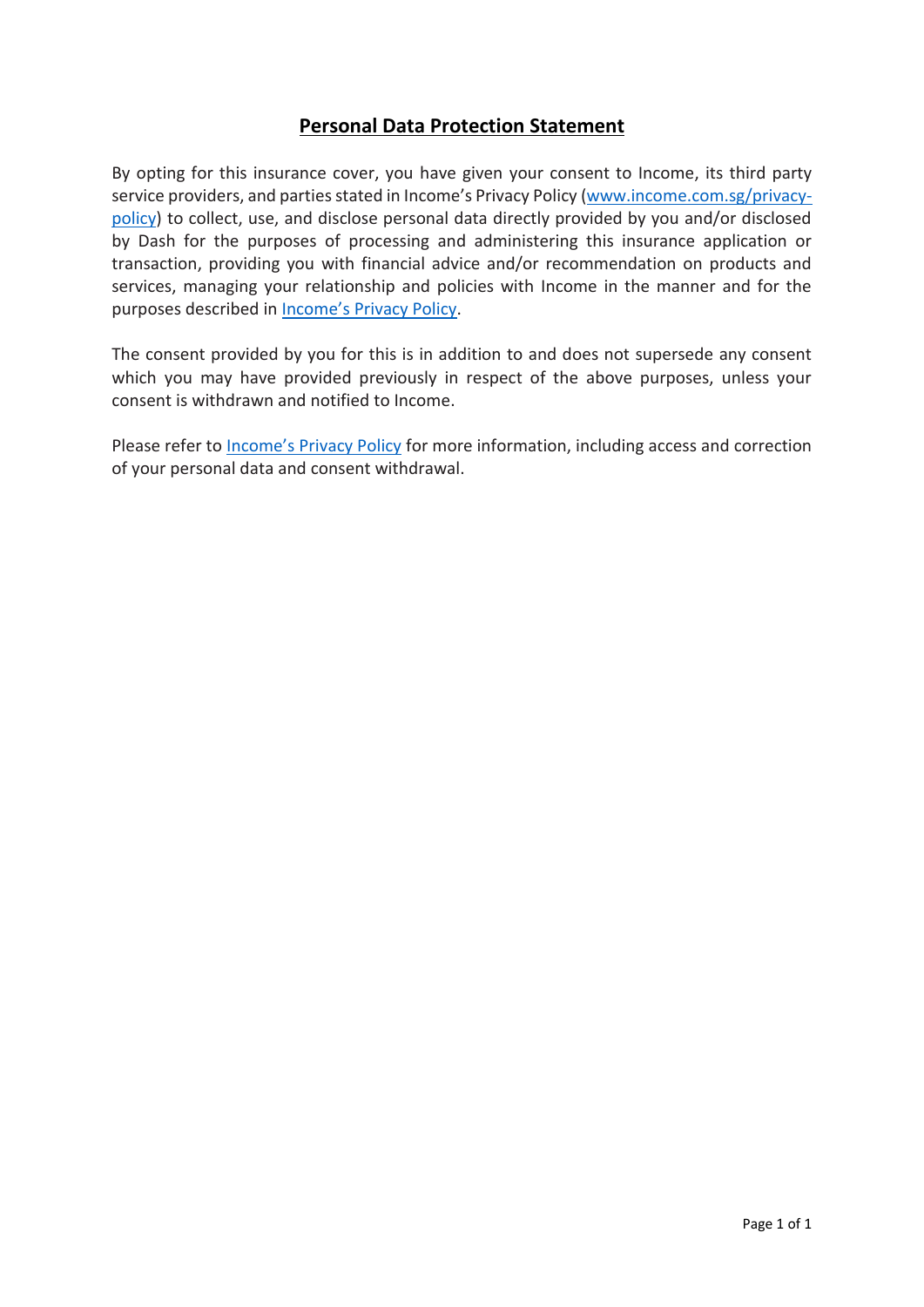

# **Free 30-day Dash Protect Product Summary**

## **Premiums**

The premiums for this policy are paid by the SingCash Pte Ltd ('policyholder') and the benefits under this group policy are provided by NTUC Income Insurance Co-operative Ltd ('Income') free of charge to selected customers ('the insured person') nominated by the policyholder.

## **Product Information**

This is a 30-day personal accident policy and will protect the insured person financially when the specified event happens during the policy period.

The amount Income will pay depends on the terms, conditions, exclusions and maximum benefit limits as set out in the Table of Cover below.

This policy is not a Medisave-approved policy.

# **Table of cover<sup>1</sup>**

| Benefit   |                      | Maximum benefit<br>(S\$) per insured |  |
|-----------|----------------------|--------------------------------------|--|
| Section 1 | Accidental death     | \$5,000                              |  |
| Section 2 | Permanent disability | \$5,000                              |  |

<sup>1</sup>Note: Please refer to the Policy Conditions on details of policy coverage

#### **Key Product Provisions**

The following are some key provisions found in the policy contract of this plan. This is only a brief summary and the insured person is advised to refer to the actual terms and conditions in the contract. The insured person should consult a qualified adviser if he/she requires further explanation.

#### **1. Eligibility**

Cover under this policy is only available to the insured person if:

- the insured person is a Singaporean, Singapore permanent resident; or an individual holding a valid Singapore identification document such as an Employment Pass, Work Permit, Long Term Visit Pass or Student Pass;
- the insured person is between 16 and 85 years of age;
- the insured person's application for cover under this policy has been approved by Income and the policyholder; and
- the premium for the insured person's cover under this policy has been fully paid by the policyholder.

## **2. Cancellation Clause**

**a** Income can cancel the insured person's cover under this policy by giving the policyholder seven days' notice, whether mailing address, email address, or contact number. The cancellation notice is deemed to be received on the same day if Income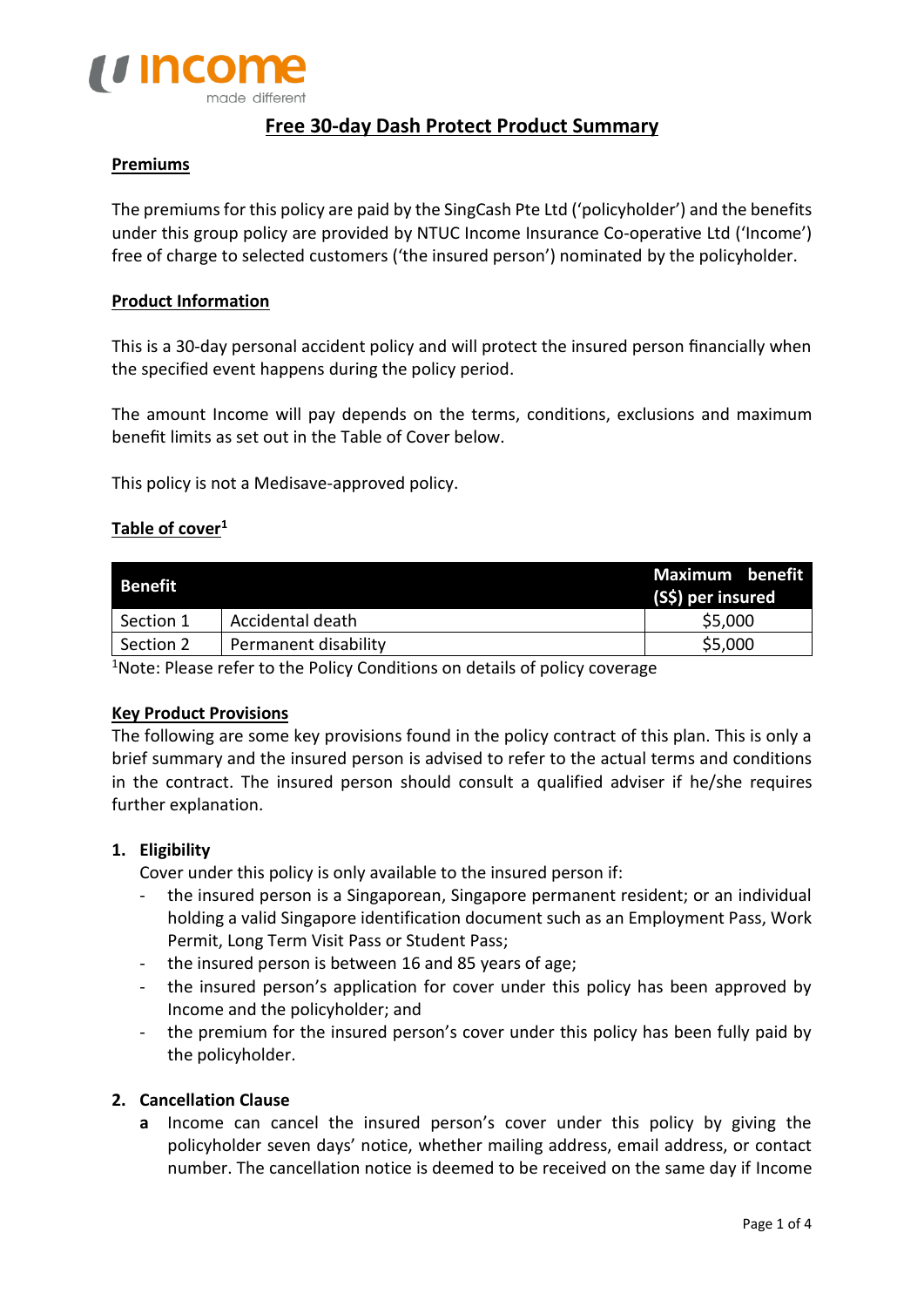

deliversthe notice by hand, mail, fax or email. To avoid doubt, Income is not obligated to inform the insured person of the cancellation.

- **b** The policyholder may cancel the insured person's cover under this policy by writing to Income. The date of cancellation will depend on when Income receives the notice of cancellation from the policyholder.
- **c** The insured person may cancel their cover under this policy by writing to Income. The date of cancellation will depend on when Income receives the notice of cancellation from the insured person.
- **d** Income or the policyholder can cancel this policy by giving the other at least 3 months prior written notice. If the cancellation date of the policy is before the end of the insured person's period of insurance, their cover will end on the expiry date of the insurance cover.

## **3. Terms of Renewal**

This is a short-term personal accident policy and Income is not required to renew this policy. Income may end this policy by giving the policyholder seven days' notice in writing.

There is no renewal for the insured person's cover. If the insured person wishes to, they can apply for cover again subject to the eligibility conditions.

## **4. Alterations**

Income may make alterations to the policy with the agreement of the policyholder. If the alteration of the policy is made during the insured person's period of insurance, the alteration will not affect their existing cover.

# **5. Claims Conditions**

- **a** The insured person must tell Income as soon as possible, and in any case within 30 days about any event which may give rise to a claim under this policy. Income has the right to reject the insured person's claim and Income will not be liable to pay any claim if the insured person tells Income later than 30 days from the date of event.
- **b** The insured person must not:
	- i) act in a fraudulent way
	- ii) make a claim under this policy knowing the claim to be false or fraudulently exaggerated in any way;
	- iii) make a statement to support a claim knowing the statement to be false in any way;
	- iv) send Income a document to support a claim knowing the document to be forged or false in any way; or
	- v) make a claim for any loss or damage caused by the insured person's deliberate act or with the insured person's knowledge.
- **c** Income will pay all claims in Singapore Dollars.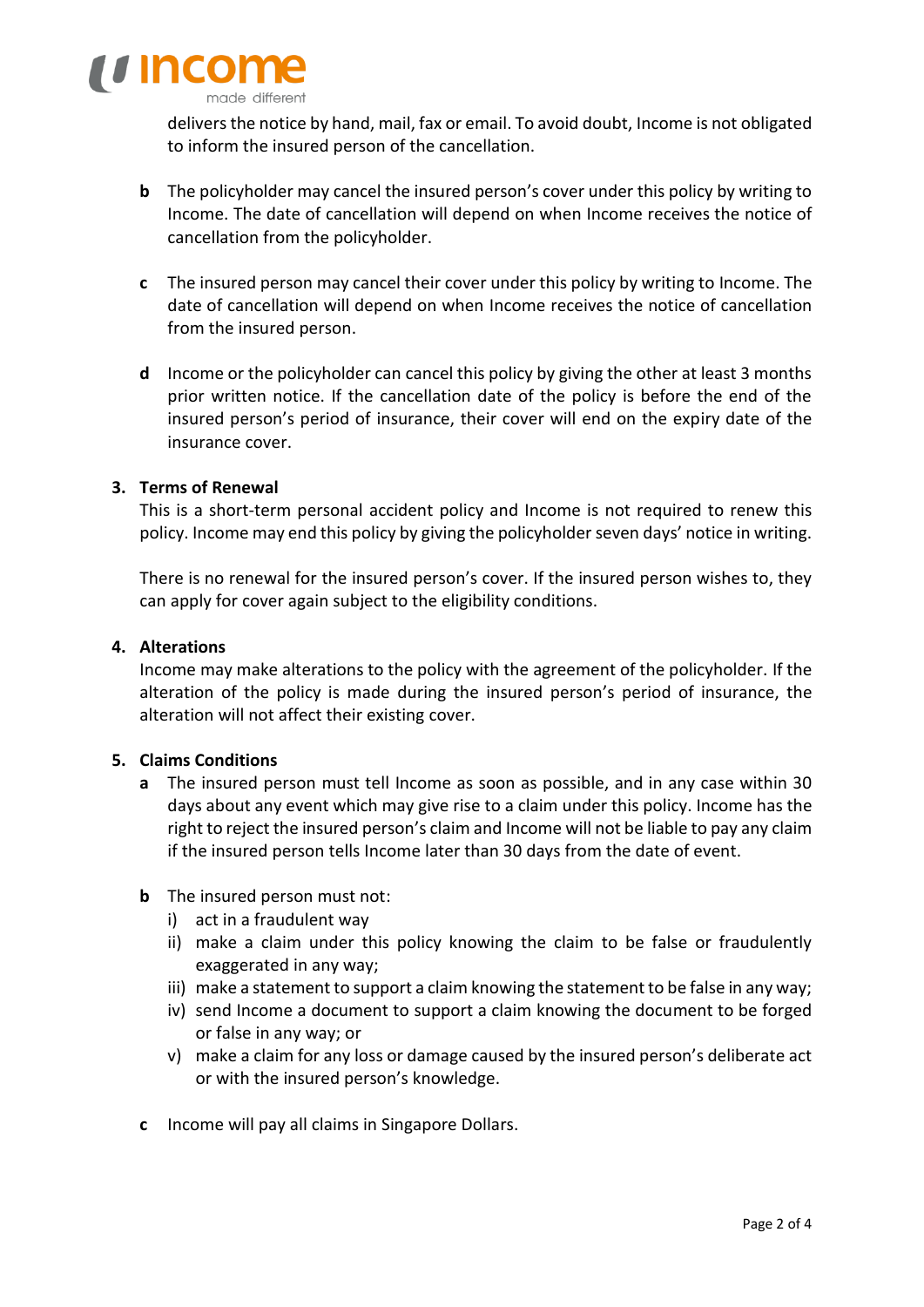

**d** The insured person or their legal representative must supply all information, reports, original invoices and receipts, evidence, medical certificates, documents (such as translation of a foreign-language document into the English language), confirmed by oath if necessary, Income may need before assessing any claim.

For further information, you can visit or contact Income via any of the following channels:

- **(i)** [www.income.com.sg/st\\_claim](http://www.income.com.sg/st_claim)
- **(ii)** [pcc@income.com.sg](mailto:pcc@income.com.sg)
- **(iii)** 6788 6616

# **6. Exclusions**

There are certain conditions whereby Income will not pay any benefits under this plan. These are shown as exclusions in the policy conditions. Some of the exclusions for this plan include, but are not limited to the following listed below. You should read the policy conditions which can be found at [www.income.com.sg/dash](http://www.income.com.sg/dash) for the full list of exclusions.

This policy does not cover claims for loss or liability directly or indirectly caused by or arising from the following.

- **a** The insured person deliberately injuring themselves, committing suicide or attempted suicide while sane or insane, the insured person's criminal act, provoked assault, deliberate acts or putting themselves in danger (unless they are trying to save human life).
- **b** The effect or influence of alcohol or drugs.
- **c** Pregnancy, childbirth, abortion, miscarriage or all complications or death arising from these conditions,
- **d** Mental problems or insanity.
- **e** Sexually transmitted infections, human immunodeficiency virus (HIV) or any HIVrelated illness including acquired immunity deficiency syndrome (AIDS) or any mutant derivatives or variations of this however they are caused.
- **f** Pre-existing medical conditions or physical problems which existed before the start date.
- **g** The insured person taking part in flying or other aerial activities except as a fare-paying passenger in a licensed passenger-carrying aircraft.
- **h** The insured person taking part in any kind of speed contest or racing (other than on foot).
- **i** The insured person taking part in any dangerous activities or sports including caving, potholing, rock climbing (except on man-made walls) or mountaineering which involves using ropes, any underwater activities involving underwater breathing apparatus, sky diving, cliff diving, bungee jumping, BASE (building, antenna, span, earth) jumping, paragliding, hang-gliding, parachuting, white-water rafting, dragon boating, hunting, horse riding, polo show, jumping, mountain biking unless Income has otherwise agreed in writing, but not including the following activities carried out for leisure purpose under the supervision of a licensed guide or instructor: hot-air ballooning, ice or winter sports, hiking or trekking if done outside Singapore.
- **j** The consequence of any act of terrorism, war, revolution or any similar event.
- **k** Radioactivity or damage from any nuclear fuel, material or waste.